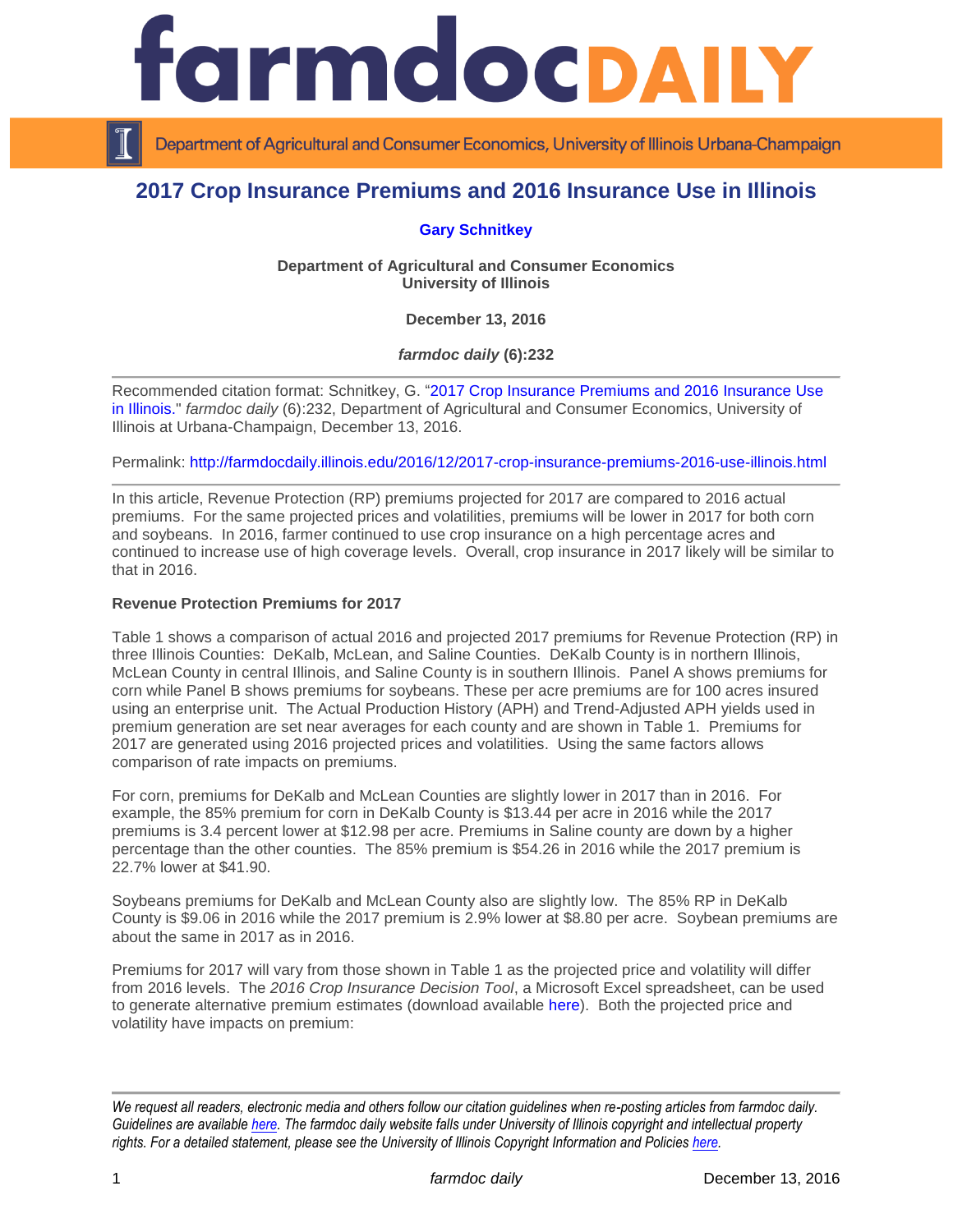- Increasing the projected price for soybeans from \$8.85 to \$10.30 (the current level of November futures contract) would increase the 2017 RP 85% premium in DeKalb County from \$9.06 per acre to \$10.24 per acre.
- Increased the volatility from .12 to .14 would lower the 2016 RP 85% premium in DeKalb County from \$8.80 per acre to \$9.47 per acre. This change holds the projected price at \$8.80.

|                   | <b>DeKalb County</b> |            | <b>McLean County</b> |         | <b>Saline County</b> |         |  |
|-------------------|----------------------|------------|----------------------|---------|----------------------|---------|--|
| Coverage          | Year                 |            | Year                 |         | Year                 |         |  |
| Level             | 2016                 | 2017       | 2016                 | 2017    | 2016                 | 2017    |  |
| Panel A. Corn     |                      |            |                      |         |                      |         |  |
|                   | \$/acre              | \$/acre    | \$/acre              | \$/acre | \$/acre              | \$/acre |  |
| 50%               | 0.47                 | 0.43       | 0.41                 | 0.39    | 4.90                 | 4.27    |  |
| 55%               | 0.64                 | 0.59       | 0.56                 | 0.52    | 6.37                 | 5.44    |  |
| 60%               | 0.93                 | 0.84       | 0.83                 | 0.77    | 7.97                 | 6.67    |  |
| 65%               | 1.32                 | 1.19       | 1.20                 | 1.11    | 9.99                 | 8.24    |  |
| 70%               | 1.93                 | 1.73       | 1.70                 | 1.58    | 12.79                | 10.36   |  |
| 75%               | 3.19                 | 2.95       | 3.04                 | 2.83    | 18.01                | 14.38   |  |
| 80%               | 6.69                 | 6.36       | 6.24                 | 6.20    | 30.44                | 23.87   |  |
| 85%               | 13.44                | 12.98      | 12.94                | 12.84   | 54.26                | 41.90   |  |
| <b>APH</b> yield  |                      | 169<br>175 |                      |         | 133                  |         |  |
| TA-APH yield      | 179                  |            | 186                  |         | 142                  |         |  |
| Panel B. Soybeans |                      |            |                      |         |                      |         |  |
|                   | \$/acre              | \$/acre    | \$/acre              | \$/acre | \$/acre              | \$/acre |  |
| 50%               | 0.26                 | 0.24       | 0.15                 | 0.13    | 1.84                 | 1.85    |  |
| 55%               | 0.41                 | 0.35       | 0.23                 | 0.21    | 2.47                 | 2.50    |  |
| 60%               | 0.58                 | 0.55       | 0.36                 | 0.33    | 3.39                 | 3.42    |  |
| 65%               | 0.92                 | 0.86       | 0.59                 | 0.54    | 4.50                 | 4.54    |  |
| 70%               | 1.39                 | 1.30       | 0.93                 | 0.86    | 5.99                 | 6.05    |  |
| 75%               | 2.41                 | 2.14       | 1.60                 | 1.49    | 9.46                 | 9.46    |  |
| 80%               | 4.60                 | 4.16       | 3.19                 | 2.99    | 16.47                | 16.47   |  |
| 85%               | 9.06                 | 8.80       | 6.58                 | 6.19    | 30.76                | 30.76   |  |
| <b>APH</b> yield  |                      | 48         |                      | 52      |                      | 39      |  |
| TA-APH yield      | 50                   |            | 54                   |         | 42                   |         |  |

# **Table 1. Revenue Protection for Three Illinois Counties in 2016 and 2017**

 Premiums are for enterprise units with 100 acres. When generating premiums, 2016 projected prices (\$3.86 for corn, \$8.85 for soybean) and volatilities (.17 for corn, .12 for soybeans) are

Obviously, the final projected price and volatility factors will influence whether final 2017 premiums are above or below 2015 premiums.

## **Crop Insurance Use in 2016**

In 2016, RMA reported that 10.1 million acres of corn were insured in Illinois, with insurance being used on 87% of the planted acres, roughly the same percentage insured in 2015. By far, the most used product in 2016 was RP, with 78.5% of planted acres insured with RP (see Table 2). The next largest used product was Area Risk Plan (ARP) accounting 5.5% of use.

Both RP and Area Revenue Protection (ARP) are revenue insurances with guarantee increases, suggesting that farmers prefer these products over revenue insurances without guarantee increase or yield insurances. Moreover, these products are extensively used at high coverage levels. High coverage levels of these two revenue insurance products with guarantee increases were used to insure 80% of planted acres: